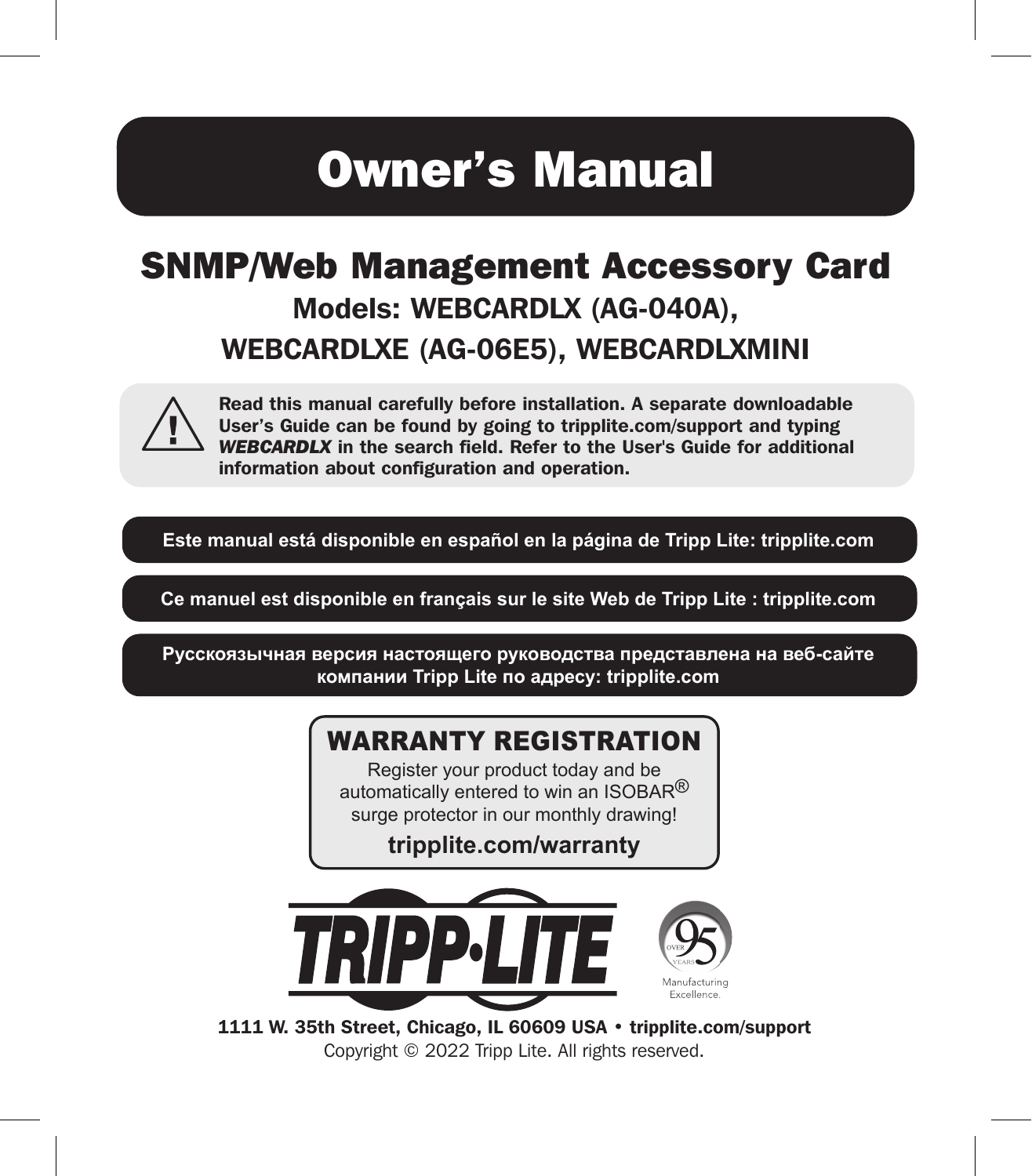#### **Overview**

The WEBCARDLX, WEBCARDLXE or WEBCARDLXMINI allows users to operate any compatible Tripp Lite UPS System or network-enabled PDU as a managed device on the network, accessible via Web browser, Network Management Station or telnet/SSH. This manual refers to installing the card in a UPS system, but the same instructions apply to installing the card in a compatible PDU.

### Features

- **A** Ethernet Port: RJ45 jack connects the WEBCARDLX, WEBCARDLXE or WEBCARDLXMINI to the network using a standard Ethernet patch cable. The Link LED **A1** and Status LED **A2** indicate the operating conditions, as shown in the table on page 3.
- **B** Micro-USB Port: Use this port to directly connect with a computer running a terminal emulation program. A cable (part number 73156A) is included with the WEBCARDLX, WEBCARDLXE or WEBCARDLXMINI. If you need to order a replacement cable, contact Tripp Lite Customer Support at 773.869.1234.
- **C** Type-A USB Port: Use this port to connect a Tripp Lite ENVIROSENSE 2 module (E2MT, E2MTDO, E2MTDI, E2MTHDI) for a variety of environmental monitoring and control options. See tripplite.com for more information about these modules. *Note: Do not connect a keyboard or mouse to this port.*
- **D** Reset Button: The reset button is recessed, accessible through a small hole under the RJ45 network port. Use a paper clip or other suitable object to press the reset button for 3 seconds to reboot the network interface. Rebooting the network interface will not erase network settings or interrupt AC power. Press and hold the reset button for 20 seconds to restore the network interface to its factory default settings. Restoring to the factory default will erase all previously saved data including network settings—without interrupting AC power.
- **E** Status LED: Shows WEBCARDLX, WEBCARDLXE or WEBCARDLXMINI status. See the table on page 3 for a description of LED behavior.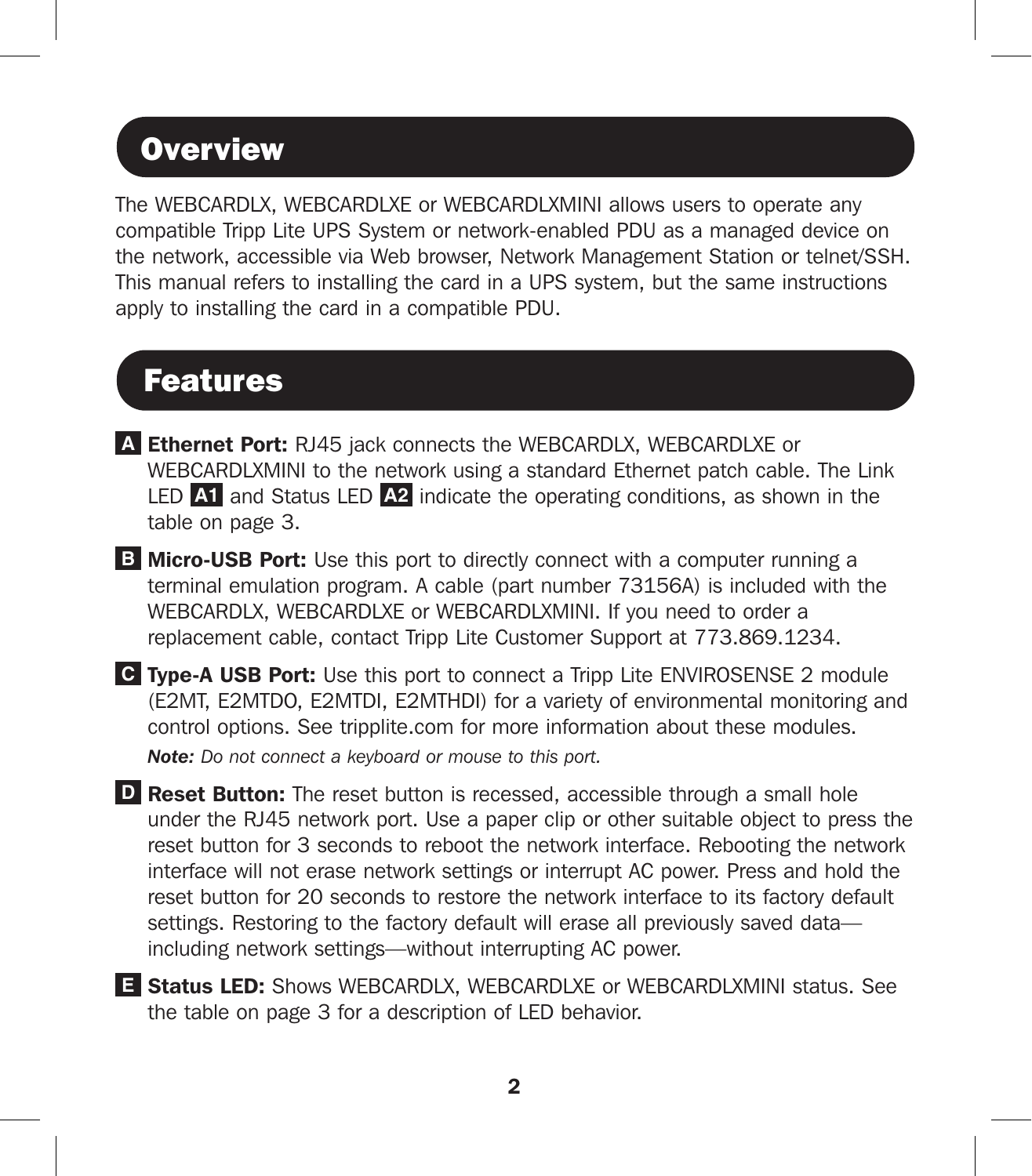# Features



WEBCARDLX / WEBCARDLXE / WEBCARDLXMINI Legend

| <b>Identifier</b> | <b>LED Function</b>                                                  | <b>LED Color</b> | <b>Status</b>                        | <b>Description</b>                             |
|-------------------|----------------------------------------------------------------------|------------------|--------------------------------------|------------------------------------------------|
| A1                | Ethernet Link/<br><b>Activity Indicator</b>                          | Green            | Flashing                             | There is network activity on the port          |
|                   |                                                                      |                  | Off                                  | There is no network activity on the<br>port    |
|                   |                                                                      |                  | Off                                  | Perform reset via interface or reset<br>button |
| A2                | <b>Ethernet Network</b><br>Speed Indicator                           | Yellow           | On steady                            | 100 Mbps network speed                         |
|                   |                                                                      |                  | Off                                  | 10 Mbps speed if A1 is flashing                |
|                   |                                                                      |                  | Off                                  | No network activity if A1 is also off          |
|                   |                                                                      |                  | Off                                  | Perform reset via interface or reset<br>button |
| E                 | WEBCARDLX /<br>WEBCARDLXE /<br><b>WEBCARDLXMINI</b><br><b>Status</b> | Green            | On steady                            | Normal operation                               |
|                   |                                                                      | Green            |                                      | Single flash   Power up indicator              |
|                   |                                                                      | Green/<br>Orange | Off                                  | No power or card is initializing               |
|                   |                                                                      | Green/<br>Orange | Alternating<br>$(-1/\sec.)$          | Software update in progress                    |
|                   |                                                                      | Green/<br>Orange | Alternating<br>$(\sim2/\text{sec.})$ | Restoring factory default<br>configuration     |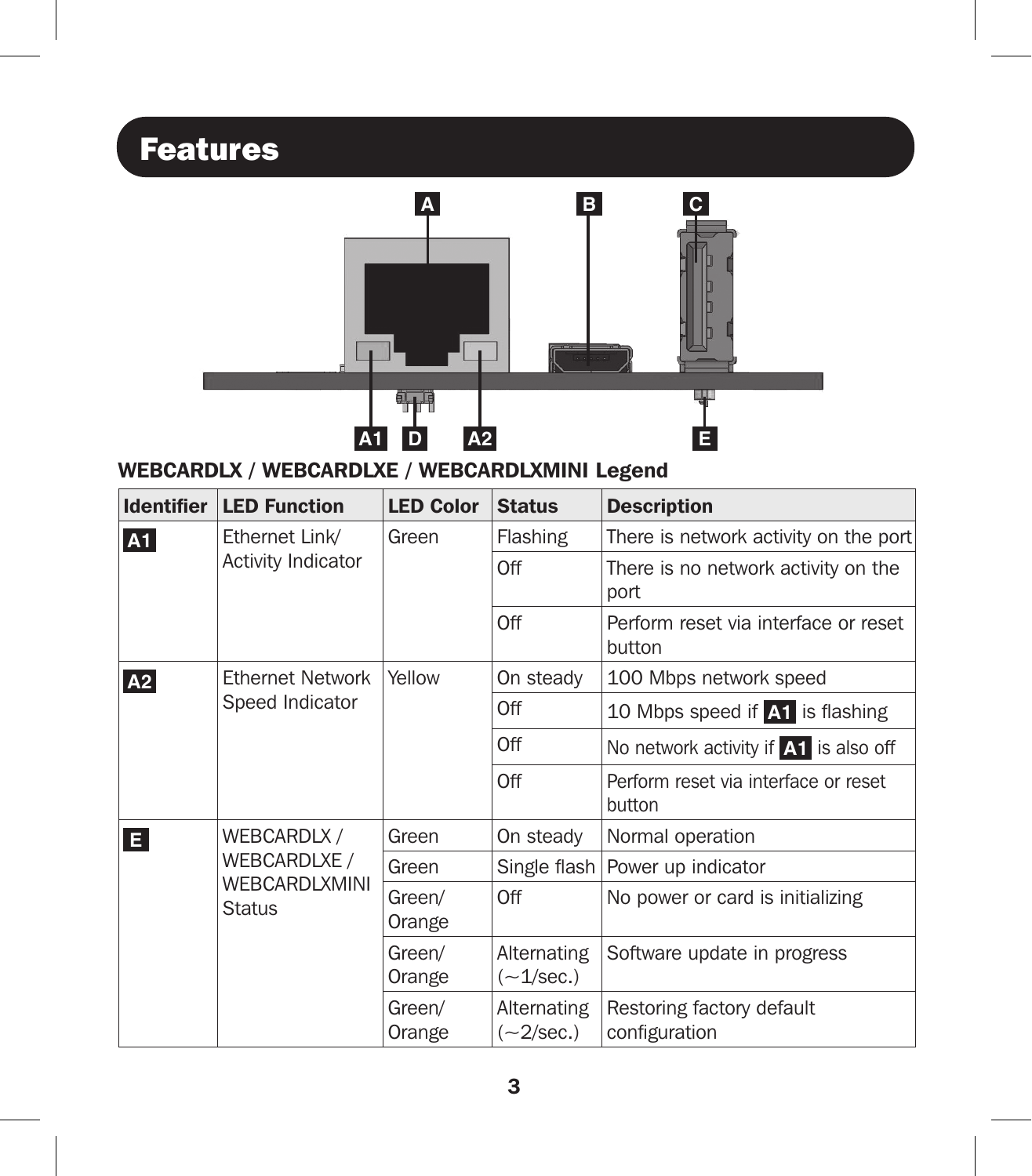*Warning: When handling the WEBCARDLX, WEBCARDLXE or WEBCARDLXMINI, follow standard ESD (electrostatic discharge) precautions to avoid damaging the card. For your safety, you should also read the documentation that came with your UPS system or PDU to familiarize yourself with precautions against electric shock.*

#### 1 - Preparation

- **14** Confirm Package Contents: In addition to this manual, your package should include the accessory card in an anti-static bag, a cable (73156A), a MAC address label and several faceplates. If anything is missing, contact your supplier immediately. Additional documentation and two Management Information Base (MIB) files (Tripplite.mib and RFC1628.mib) for use with Network Management Systems (not otherwise required) can be found by going to tripplite.com/support and typing **WEBCARDLX** in the search field.
- **1-2** Install UPS: Install your UPS system and turn it on before installing the WEBCARDLX, WEBCARDLXE or WEBCARDLXMINI. Ensure that the accessory card slot is accessible.
- **1-3** Locate the WEBCARDLX / WEBCARDLXE / WEBCARDLXMINI MAC Address: The 12-digit MAC address (in the format XX XX XX XX XX XX) is printed in two locations: a label attached to the underside of the card and a duplicate label inside the box. Attach the duplicate label to the UPS system or keep it in a secure location for easy reference.
- **1-4** Insert WEBCARDLX / WEBCARDLXE / WEBCARDLXMINI in Accessory Slot: Use a screwdriver to remove the accessory slot cover from the UPS. While the UPS is turned on, align the WEBCARDLX, WEBCARDLXE or WEBCARDLXMINI with the guides in the accessory slot and push the card into the slot until the card is fully seated. Align and attach the faceplate that matches your UPS using the screws you removed to take off the accessory slot cover. The ports should be nearly flush with the face of the UPS.
- 1-5 **Address Assignment:** If your network's DHCP server will assign an IP address to the WEBCARDLX, WEBCARDLXE or WEBCARDLXMINI, proceed to *2 - Dynamic IP Address Assignment*. If you will assign a static IP address to the card, proceed to *3 - Static IP Address Assignment*. If you are uncertain which method to use, contact your network administrator for assistance before continuing the installation process.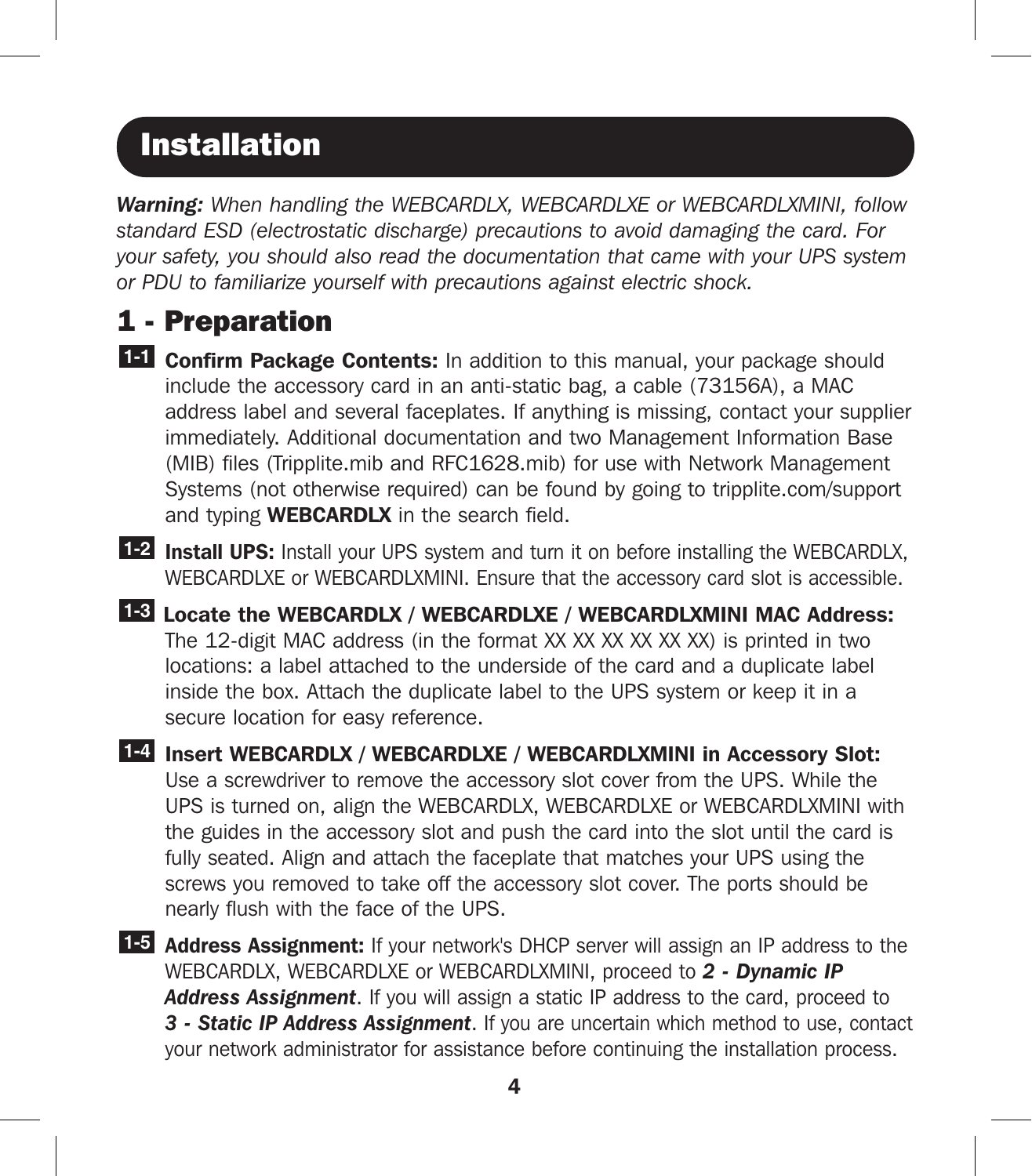#### 2 - Dynamic IP Address Assignment

**2-1** Connect WEBCARDLX / WEBCARDLXE / WEBCARDLXMINI to Network: Connect a standard Ethernet patch cable to your network using the RJ45 Ethernet port on your WEBCARDLX, WEBCARDLXE or WEBCARDLXMINI. *Note: This port does not support PoE (Power over Ethernet) applications.* 

The card will attempt to obtain an IP address via DHCP. This may take as long as several minutes, depending on your network environment.

**2-2** Determine IP Address: To identify the IP address assigned to the WEBCARDLX, WEBCARDLXE or WEBCARDLXMINI, contact your network administrator and provide the MAC address of the WEBCARDLX, WEBCARDLXE or WEBCARDLXMINI. You can also determine the IP address locally at the card. If you do not already have the serial over USB driver installed on your PC, you can download it from tripplite.com/support by typing **WEBCARDLX** in the search field. Select the driver named "TL-cdc". To install it, follow the instructions provided with the driver.

Once the driver is installed and the COM port has been assigned, start a terminal emulation program, such as Tera Term Pro. Configure it to use the assigned COM port and use the following serial port settings: 115.2Kbps, 8, NONE, 1. Connect the USB cable to the PC and the Micro-USB end to the Micro-USB port on the WEBCARDLX, WEBCARDLXE or WEBCARDLXMINI. When the login prompt appears, login as **localadmin / localadmin**. When the Menu appears, navigate to "3- Network Configuration", then to "1- IP Configuration". The assigned IP address will be displayed. After you have determined the IP address, proceed to *4 - Test and Configure*.

*Note: You may wish to request a long-term lease period for the IP address, depending on your application.*

*Note: PowerAlert® Device Manager and the WEBCARDLX, WEBCARDLXE or WEBCARDLXMINI support both IPv4 and IPv6. The card is set up by default to receive a DHCP address for IPv4, IPv6 or both. Receiving both addresses allows connection to the card via either the IPv4 or IPv6 address.*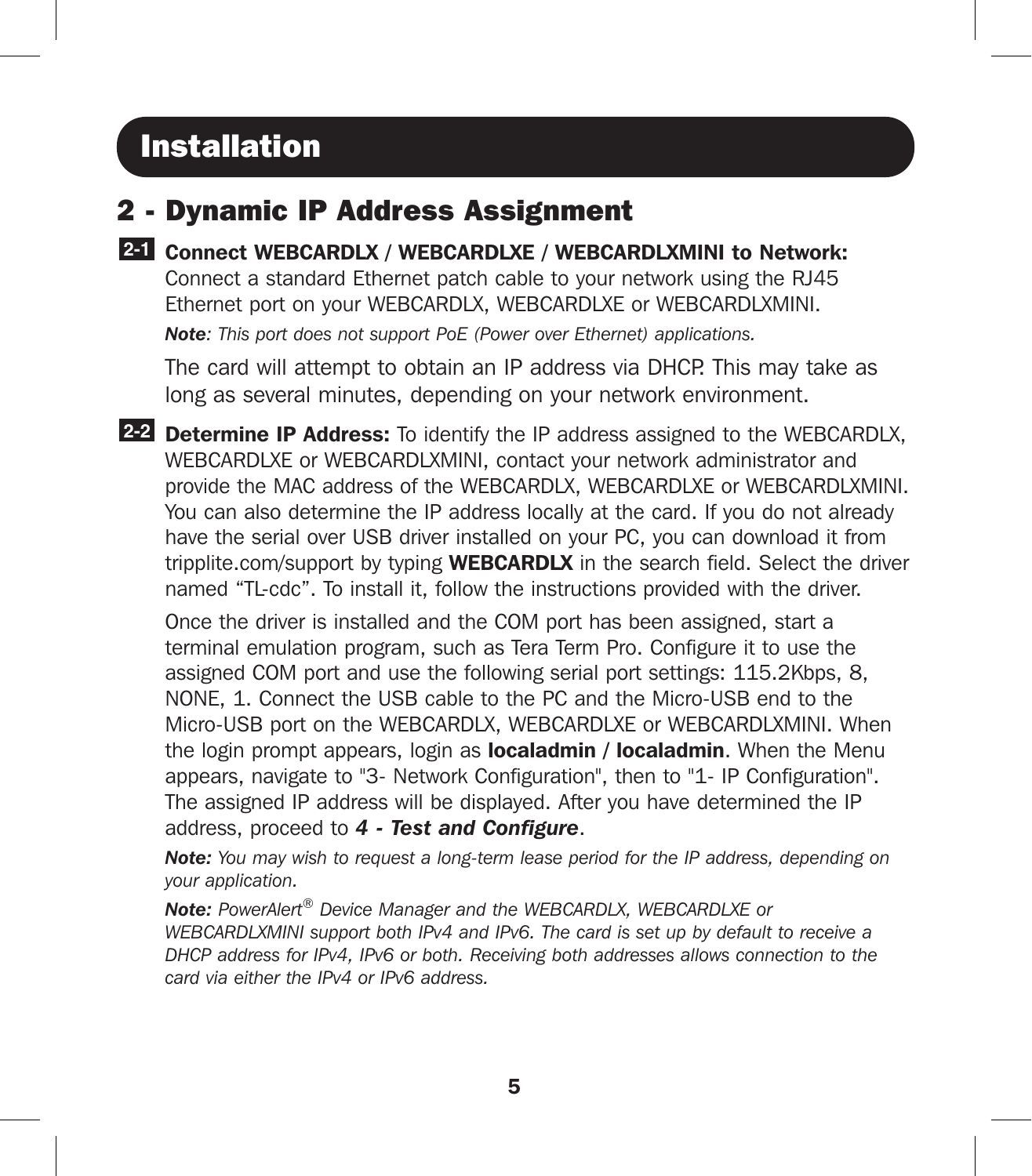### 3 - Static IP Address Assignment/Terminal Menu Configuration Settings

- 8-1 Determine IP Information: The WEBCARDLX / WEBCARDLXE / WEBCARDLXMINI can support a single static IPv4 address (requires setting the IP address, subnet mask and gateway) and/or a single static IPv6 address. In addition, the WEBCARDLX / WEBCARDLXE / WEBCARDLXMINI can support a single static IPv4 or an IPv6 DNS address that is required to be entered.
- **322 Configure Terminal Emulation Program:** If you have not already done so, download the serial over USB driver (TL-cdc) from the Tripp Lite website. The driver can be found by going to tripplite.com/support and typing **WEBCARDLX** in the search field. To install the driver, follow the instructions provided. Once the driver is installed and a COM port has been assigned, set your terminal emulation program to use the COM port that corresponds to the USB port.

| Tera Term: New connection |                                                                          |                                                                                               |
|---------------------------|--------------------------------------------------------------------------|-----------------------------------------------------------------------------------------------|
| <b>TCP/IP</b>             | localhost<br>Host:<br>√ History<br>Service: O Telnet<br>◎ SSH<br>O Other | v<br><b>TCP port#: 22</b><br>SSH version: SSH2<br>$\overline{\mathbf{v}}$<br>Protocol: UNSPEC |
| ◎ Serial                  | Cancel<br>0K                                                             | Port: COM7: USB Serial Port (COM7)<br>Help                                                    |

**3-3** Connect WEBCARDLX / WEBCARDLXE / WEBCARDLXMINI to Computer: Connect your PC to the Micro-USB port on the WEBCARDLX / WEBCARDLXE / WEBCARDLXMINI using the cable provided.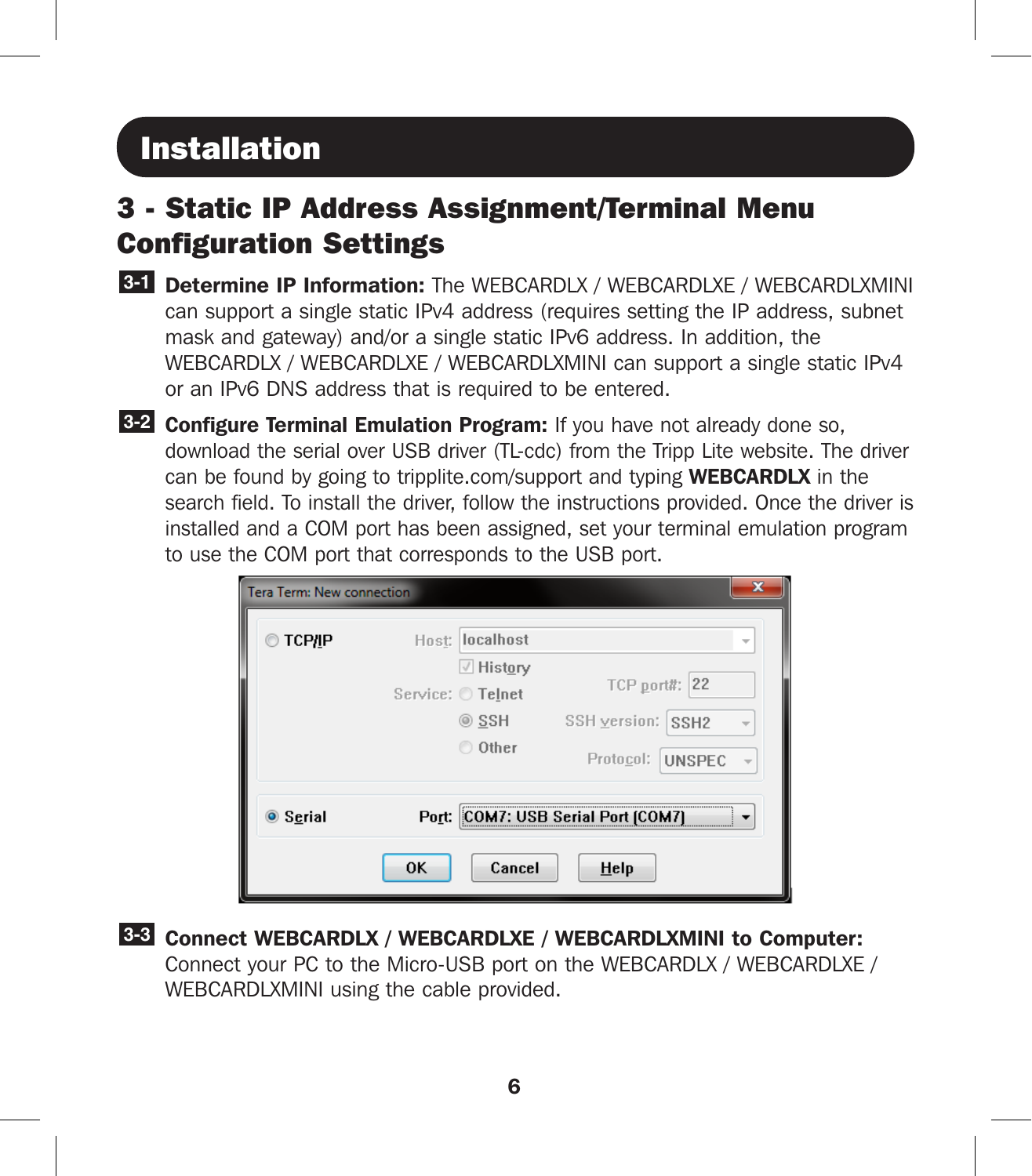**3-4** The card will display a Linux-style login after boot up. Login as **localadmin / localadmin** to get the standard menu.

*Note: User names and passwords are case sensitive.*

#### **3-5** From the main menu:

- a. Select Option 3: Network Configuration
- b. Select Option 1: IP Configuration
- c. Select Option 3: IPv4 setting on Option 4: IPv6 settings
- d. Select Option 1: Method
- e. Select Option 2: Static

Assign the address, subnet mask, gateway, etc. Save your settings by selecting "A" (apply). Choose "y" to restart PowerAlert now. Close your terminal session.

**3-6** Remove Cable: Remove the cable and proceed to *4 - Test and Configure*.

#### 4 - Test and Configure

**4-1** Test Network Connection: After an IP address has been assigned to the card, try to access it with a Web browser. Open Firefox or Chrome on a computer connected to the network and enter http:// or https:// followed by the IP address. The login screen for PowerAlert Device Manager will display. The default user name is **localadmin** and the password is **localadmin**. After you enter the user name and password, the PowerAlert Status page will appear in the browser window. For more information about configuration and operation of the managed device, refer to the WEBCARDLX / WEBCARDLXE / WEBCARDLXMINI User's Guide located in the support section of the WEBCARDLX / WEBCARDLXE / WEBCARDLXMINI product web page.

# Technical Support

Technical Support can be found at: tripplite.com/support